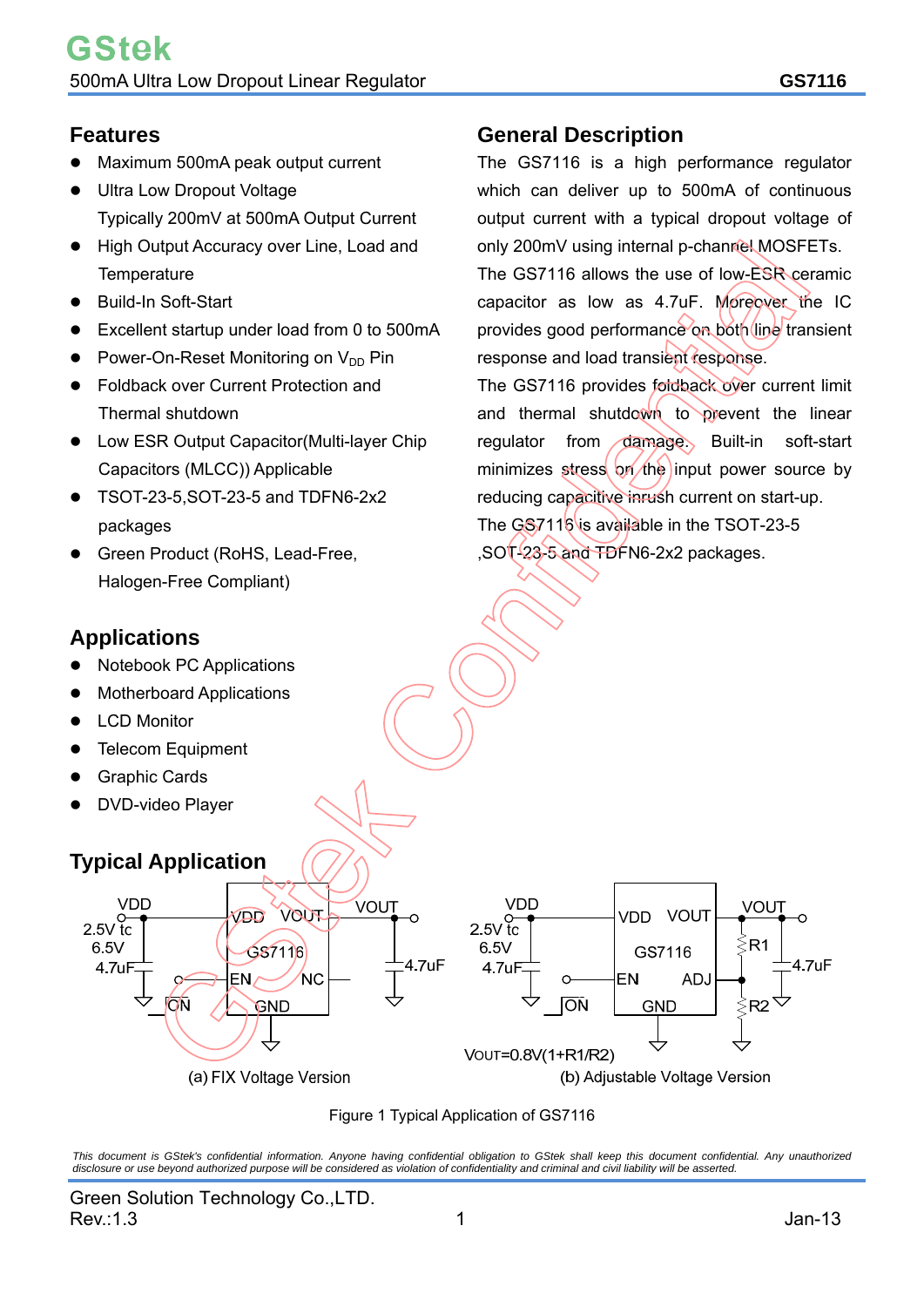# **Function Block Diagram**

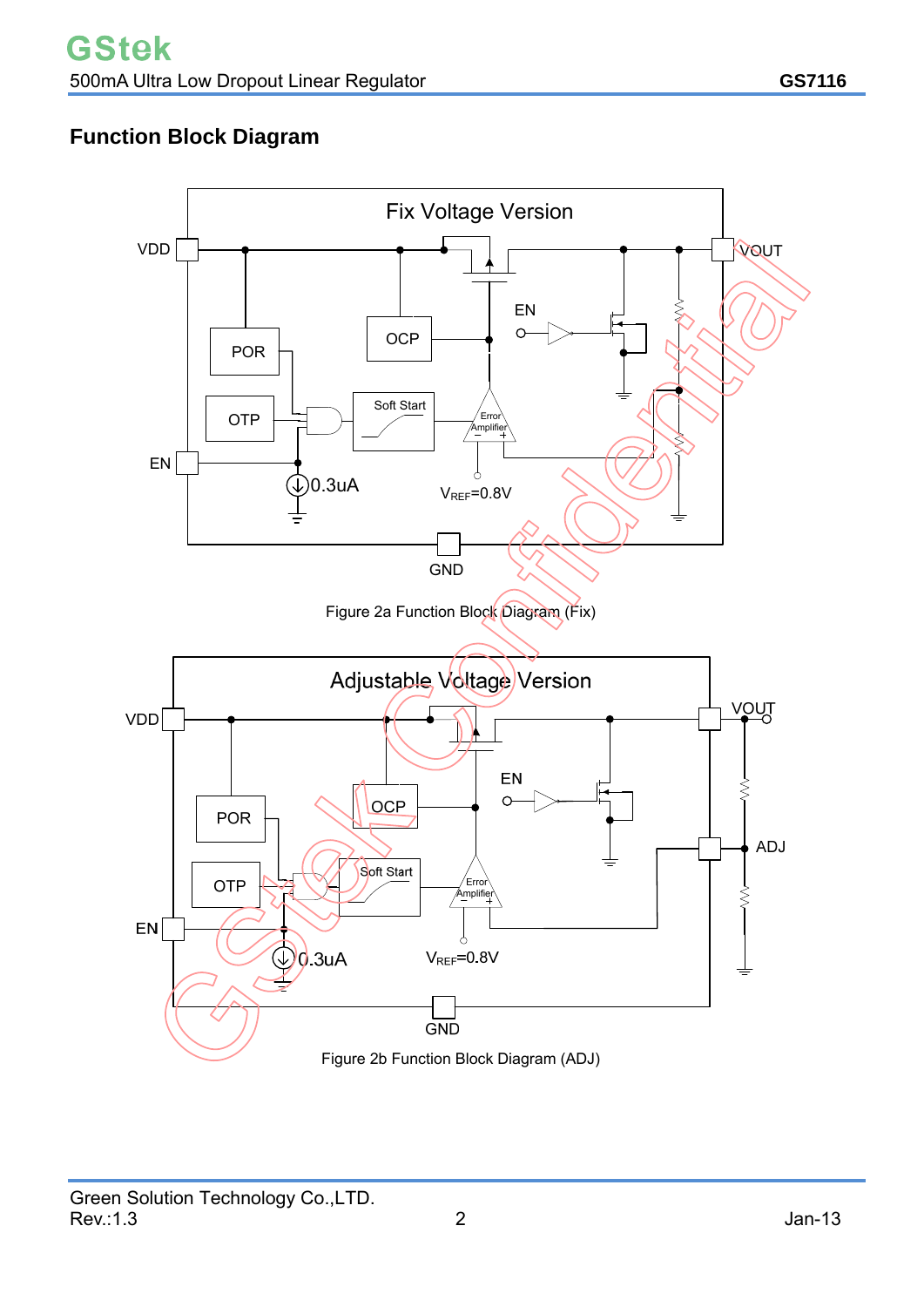# **Pin Configuration**



# **Pin Descriptions**

| <b>No</b>        |             |            |                    |             |          |                                                                |  |  |
|------------------|-------------|------------|--------------------|-------------|----------|----------------------------------------------------------------|--|--|
| <b>TSOT-23-5</b> | SOT-23-5    | $SOT-23-5$ | $\nabla$ TDEN6-2x2 | <b>Name</b> | I/O type | <b>Description</b>                                             |  |  |
|                  | (S5)        | (ST)       |                    |             |          |                                                                |  |  |
|                  |             | 3          | 3,7                | <b>VDD</b>  | I/O      | Supply voltage                                                 |  |  |
| 2                | 2           | ø          | 2                  | <b>GND</b>  | I/O      | lGround.                                                       |  |  |
| 3                | 3           |            |                    | EN          |          | Enable input (active high)                                     |  |  |
| 4                |             |            | 6                  | <b>ADJ</b>  |          | Adjustable input. Feedback pin connect<br>to resistor divider. |  |  |
|                  |             |            | 5/6                | <b>NC</b>   |          | No internal Connection.                                        |  |  |
| 5                | $5^{\circ}$ | 4          | 4                  | VOUT        | ∩        | Output Voltage. The power output of<br>the device.             |  |  |
|                  |             |            |                    |             |          |                                                                |  |  |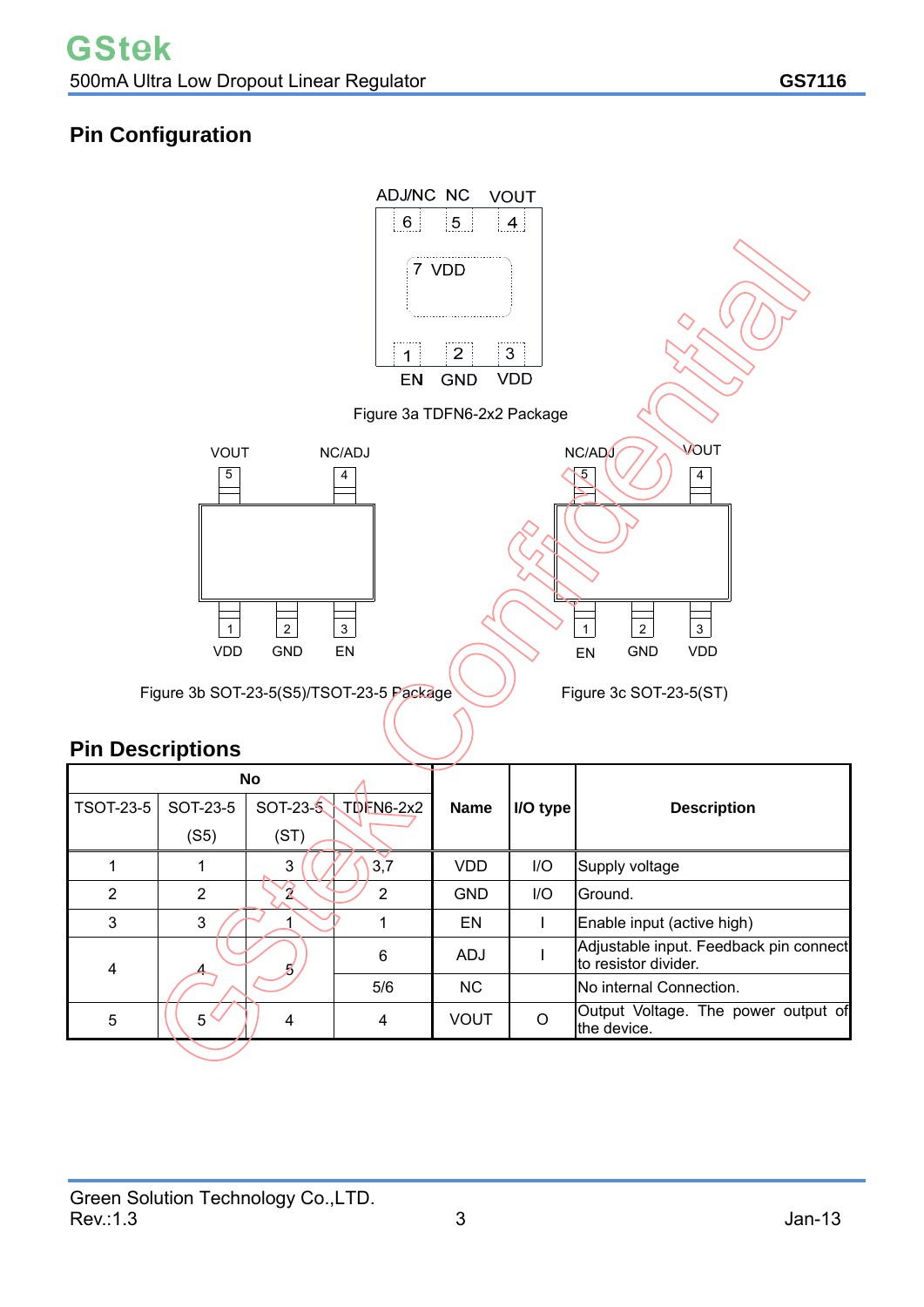# **Ordering Information**

| <b>GS7116S PP-XXX-R</b>          |  |                                  |  |  |  |  |  |
|----------------------------------|--|----------------------------------|--|--|--|--|--|
| 0. Soft Start Time<br>1. Package |  | 3. Shipping<br>2. Output Voltage |  |  |  |  |  |

| <b>No</b>      | <b>Item</b>     | <b>Contents</b>                                                             |
|----------------|-----------------|-----------------------------------------------------------------------------|
| $\overline{0}$ | Soft Start Time | Unmarked: Soft Start=150us<br>A: Soft Start=650us                           |
|                |                 | T5: TSOT-23-5                                                               |
|                | Package         | S5:SOT-23-5                                                                 |
|                |                 | <b>ST:SOT-23-5</b>                                                          |
|                |                 | TD: TDFN6-2x2                                                               |
|                |                 | ADJ: 0.8V to 6.5V                                                           |
|                | Output Voltage  | 1P2:1.2V, 1P8:1.8V, 2P5: 2.5V, 2P8: 2.8V, 285, 2.85V, 3P0: 3.0V, 3P3: 3.3V, |
| $\overline{2}$ |                 | 5P0: 5.0V                                                                   |
|                |                 | GS7116S5 only fix output voltage                                            |
| 3              | Shipping        | R: Tape & Reel                                                              |

Example: GS7116 Soft Start=150us,TSOT-23-5,2.5V,Tape & Reel ordering information is "GS7116T5-2P5-R"

# **Absolute Maximum Rating (Note 1)**

| <b>Parameter</b>                                       | Symbol                       | <b>Maximum</b> | <b>Units</b> |
|--------------------------------------------------------|------------------------------|----------------|--------------|
| <b>Control Voltage</b>                                 | $V_{DD}$                     |                |              |
| Package Power Dissipation at TA = 25°C                 | $P_{D_T^T S O T-23-5}$       | 420            | mW           |
| Package Power Dissipation at TA = 25°C,                | 420<br>$P_{D_5QT-23-5}$      |                | mW           |
| Package Power Dissipation at $V_A = 25^\circ \text{C}$ | $P_D$ TDFN6-2x2              | 1087           | mW           |
| Junction Temperature                                   | $T_{\rm J}$                  | 150            | $^{\circ}C$  |
| Storage Temperature                                    | $T_{\mathtt{STG}}$           | $-65 - 150$    | $^{\circ}C$  |
| Lead Temperature (Soldering) 10S                       | $\mathsf{T}_{\mathsf{LEAD}}$ | 260            | $^{\circ}C$  |
| ESD (Human Body Mode) (Note 2)                         | $VESD_HBM$                   | 2K             | V            |
| ESD (Machine Mode) (Note 2)                            | $V_{ESD\_MM}$                | 200            |              |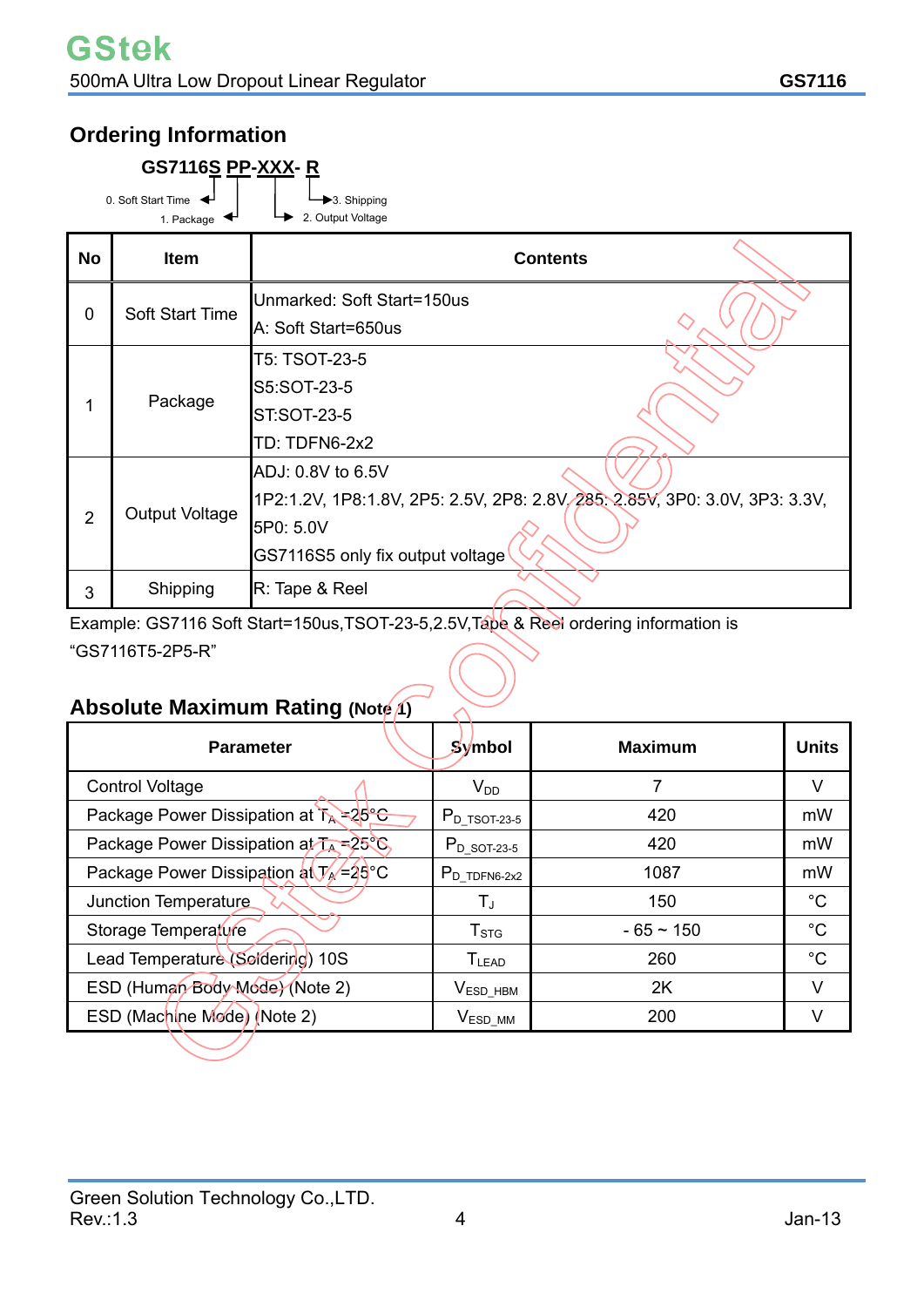## **Thermal Information (Note 3)**

| <b>Parameter</b>                              | Symbol                | Limits | <b>Units</b>  |
|-----------------------------------------------|-----------------------|--------|---------------|
| <b>Thermal Resistance Junction to Ambient</b> | $\theta$ ja tsot-23-5 | 238    | $\degree$ C/W |
| <b>Thermal Resistance Junction to Ambient</b> | $\theta$ JA SOT-23-5  | 238    | $\degree$ C/W |
| <b>Thermal Resistance Junction to Ambient</b> | $\theta$ JA TDFN6-2x2 | 92     | °C/W          |

## **Recommend Operating Condition (Note 4)**

| <b>Recommend Operating Condition (Note 4)</b> |                      |                                                          |              |  |  |  |  |
|-----------------------------------------------|----------------------|----------------------------------------------------------|--------------|--|--|--|--|
| <b>Parameter</b>                              | <b>Symbol</b>        | <b>Limits</b>                                            | <b>Units</b> |  |  |  |  |
| <b>Control Voltage</b>                        | $V_{DD}$             | $(V_{\text{OUT}} + V_{\text{DRO}})$ $/V_{\text{DD}}$ 6.5 |              |  |  |  |  |
| Junction Temperature                          | T,                   | $-40 \times 125$                                         | $^{\circ}C$  |  |  |  |  |
| <b>Ambient Temperature</b>                    | ${\sf T}_\mathsf{A}$ | $-40' \rightarrow 85$                                    | $^{\circ}C$  |  |  |  |  |

## **Electrical Characteristics**

 $V_{IN} = V_{OUT} + 1V$ ,  $I_{OUT} = 0.1mA$ ,  $C_{VDD} = 4.7\mu F$ ,  $C_{LOAD} = 4.7\mu F$ ,  $\Lambda = 25\textdegree C$ , unless otherwise specified.

| <b>Parameter</b>                          | <b>Symbol</b>            | <b>Test Conditions</b>                       | Min                                                    | <b>Typ</b> | <b>Max</b>     | <b>Units</b>  |
|-------------------------------------------|--------------------------|----------------------------------------------|--------------------------------------------------------|------------|----------------|---------------|
| Input Voltage                             | $V_{DD}$                 |                                              | VOUT <sup>+</sup> VDROPOUT<br>(VDD<br>$must \geq 2.3V$ |            | 6.5            | $\vee$        |
| Output Voltage accuracy                   | $V_{\rm O}$              |                                              | $-2$                                                   |            | $\overline{2}$ | $\frac{0}{0}$ |
| <b>Output Voltage</b><br>Temp.Coefficient | <b>T</b> <sub>cout</sub> |                                              |                                                        | 50         |                | ppm/°C        |
| Dropout Voltage<br>(Note 5)               | <b>V</b> <sub>DROP</sub> | $I_0 = 500$ mA, $V_0 = 3.3V$                 |                                                        | 260        | 350            | mV            |
| <b>Dropout Voltage</b><br>(Note 6)        | <b>V<sub>DROP</sub></b>  | $1_0$ =500mA, V <sub>0</sub> =3.3V           |                                                        | 300        | 450            | mV            |
| Line Regulation                           |                          | $V_{DD} = V_0 + 1V$ to 6.5V                  | $-0.2$                                                 |            | 0.2            | $\frac{0}{0}$ |
| Load Regulation                           |                          | $\vert_{\text{O}} = 0.1 \text{mA}$ to 500 mA |                                                        |            | 40             | mV            |
| <b>Current limit</b>                      | ALIMIT                   |                                              | 550                                                    | 700        | 820            | mA            |
| Short current limit<br>(Note 7)           | Bc                       | $V_0$ < 0.2                                  |                                                        | 100        |                | mA            |
| Quiescent Current,                        | 6                        |                                              |                                                        | 95         | 130            | uA            |
| V <sub>DD</sub> Shutdown Current          | <b>I</b> SHDN            |                                              |                                                        |            | 1              | uA            |
| V <sub>OUT</sub> Pull Low Resistor        |                          | $V_{EN} = 0$                                 | 65                                                     |            | 100            | Ω             |
| Adjustable input voltage                  | $V_{ADJ}$                | $I_{\text{OUT}}=0.1 \text{mA}$               |                                                        | 0.8        |                | $\vee$        |
| POR threshold                             |                          |                                              |                                                        | 2.1        |                | V             |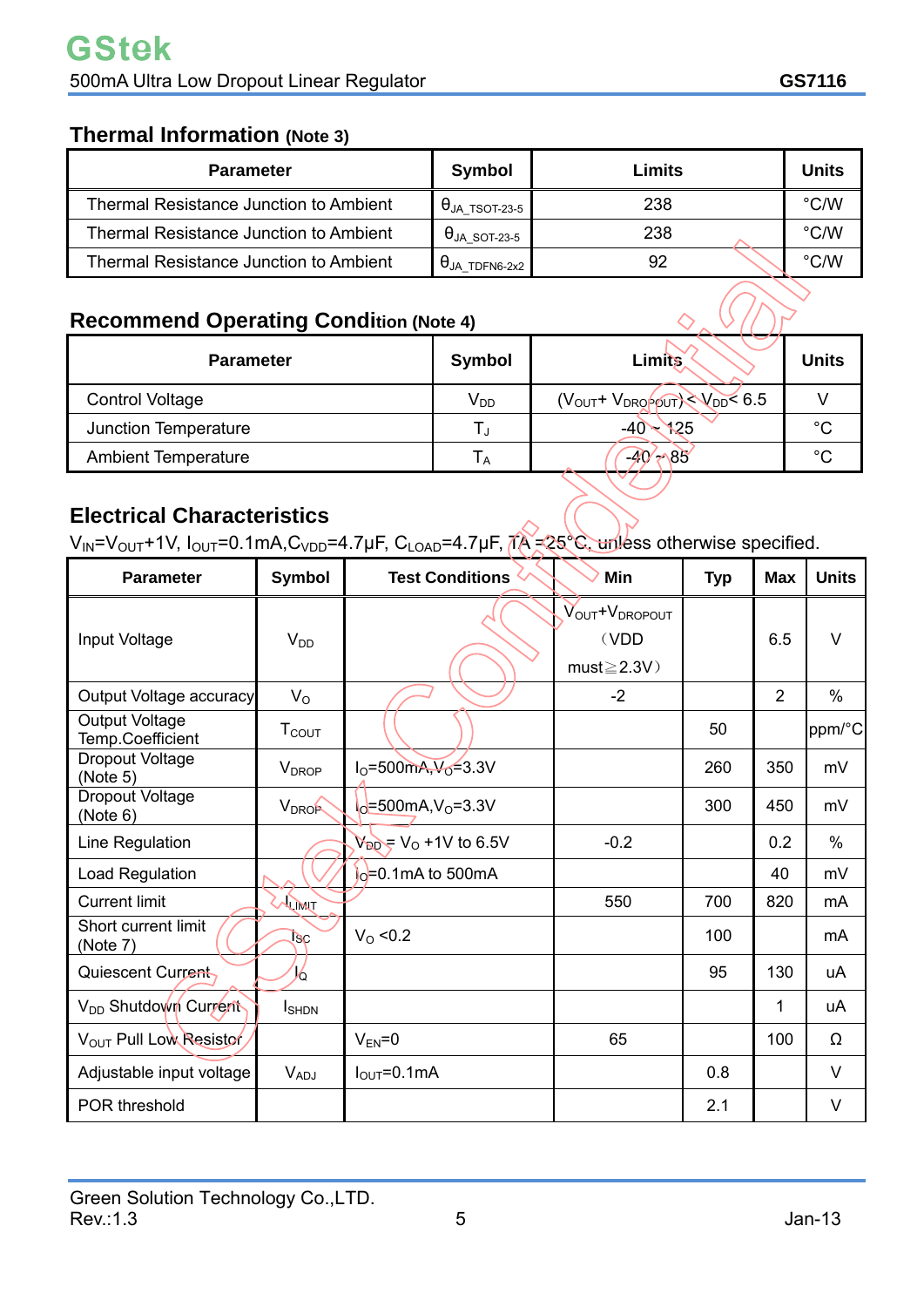# **GStek**

### 500mA Ultra Low Dropout Linear Regulator **GS7116**

| Power supply rejection       |                      | <b>PSRR</b> | $IO=150mA$        | $f=1KHz$  |     | 70  |     |             |  |
|------------------------------|----------------------|-------------|-------------------|-----------|-----|-----|-----|-------------|--|
|                              |                      |             |                   | $f=20KHz$ |     | 43  |     | dB          |  |
| <b>Enable Input</b>          |                      |             |                   |           |     |     |     |             |  |
| EN                           | Logic-Low<br>Voltage | $V_{EN-L}$  |                   |           |     |     | 0.4 | $\vee$      |  |
| Threshold                    | Logic-High           | $V_{EN-H}$  |                   |           |     |     |     |             |  |
|                              | Voltage              |             |                   |           | 1.6 |     |     |             |  |
| <b>EN Input Bias Current</b> |                      | <b>IEN</b>  | $V_{EN} = 5V$     |           |     | 0.8 |     | uA          |  |
| <b>Soft Start</b>            |                      |             |                   |           |     |     |     |             |  |
|                              |                      |             | <b>For GS7116</b> |           | 50  | 120 | 200 |             |  |
| Soft Start Time              |                      | $T_{SS}$    | For GS7116A       |           | 500 | 650 | 800 | <b>us</b>   |  |
| <b>Thermal Protection</b>    |                      |             |                   |           |     |     |     |             |  |
| Over temperature<br>shutdown |                      | $T_{SD}$    |                   |           |     | 160 |     | $^{\circ}C$ |  |
| Return temperature           |                      |             |                   |           |     | 130 |     |             |  |

- **Note 1**. Stresses listed as the above "Absolute Maximum Ratings" may cause permanent damage to the device. These are for stress ratings. Functional operation of the device at these or any other conditions beyond those indicated in the operational sections of the specifications is not implied. Exposure to absolute maximum rating conditions for extended periods may remain possibility to affect device reliability.
- **Note 2.** Devices are ESD sensitive. Handling precaution recommended.
- **Note 3.**  $\theta_{JA}$  is measured in the natural convection at  $T_A=25^{\circ}$ C on a high effective thermal conductivity test board (4 Layers, 2S2P) of JEDEC  $51-7$  thermal measurement standard.
- **Note 4.** The device is not guaranteed to function *outside* its operating conditions.
- **Note 5.** The Dropout voltage is defined as  $V_{\text{IN}}-V_{\text{OUT}}$ , which is measured when  $V_{\text{OUT}}$  is 0.98<sup>\*</sup> $V_{\text{OUT/NORMAL}}$ . Specification for TSOT-23-5. TDFN6-2x2.
- **Note 6.** The Dropout voltage is defined as  $V_{\text{IN}}-V_{\text{OUT}}$ , which is measured when  $V_{\text{OUT}}$  is 0.98<sup>\*</sup> $V_{\text{OUT/NORMAL}}$ . Specification for SOT-23-5/
- **Note 7.** If Vout is detected as <0.2V, then Io is restricted to typical 100mA.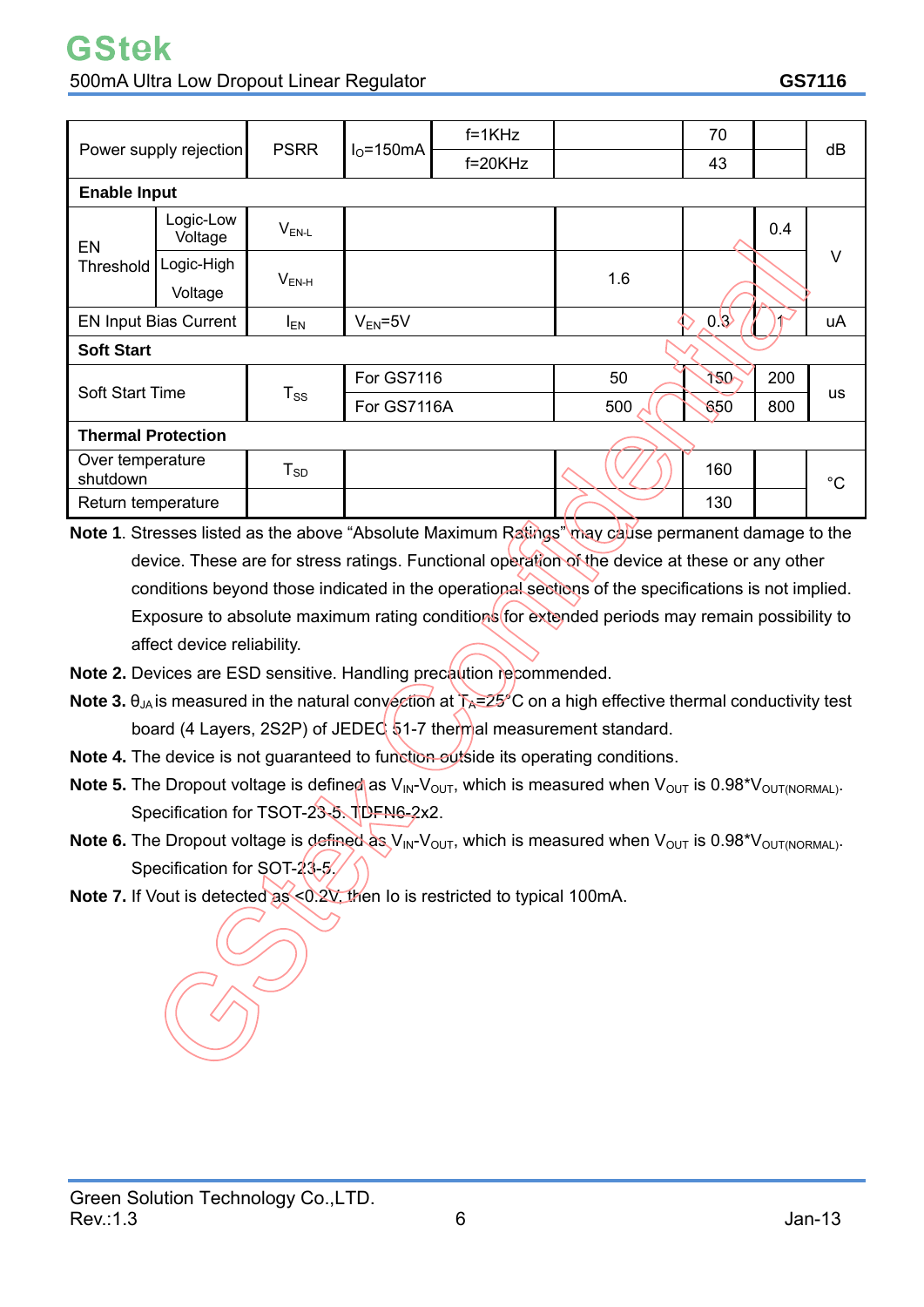## **Typical Characteristics**

(shown for 3.3V output option)  $V_{IN}$ =4.3V,C<sub>VDD</sub>=4.7µF, C<sub>LOAD</sub>=4.7µF, T<sub>A</sub>=25°C,unless otherwise specified.

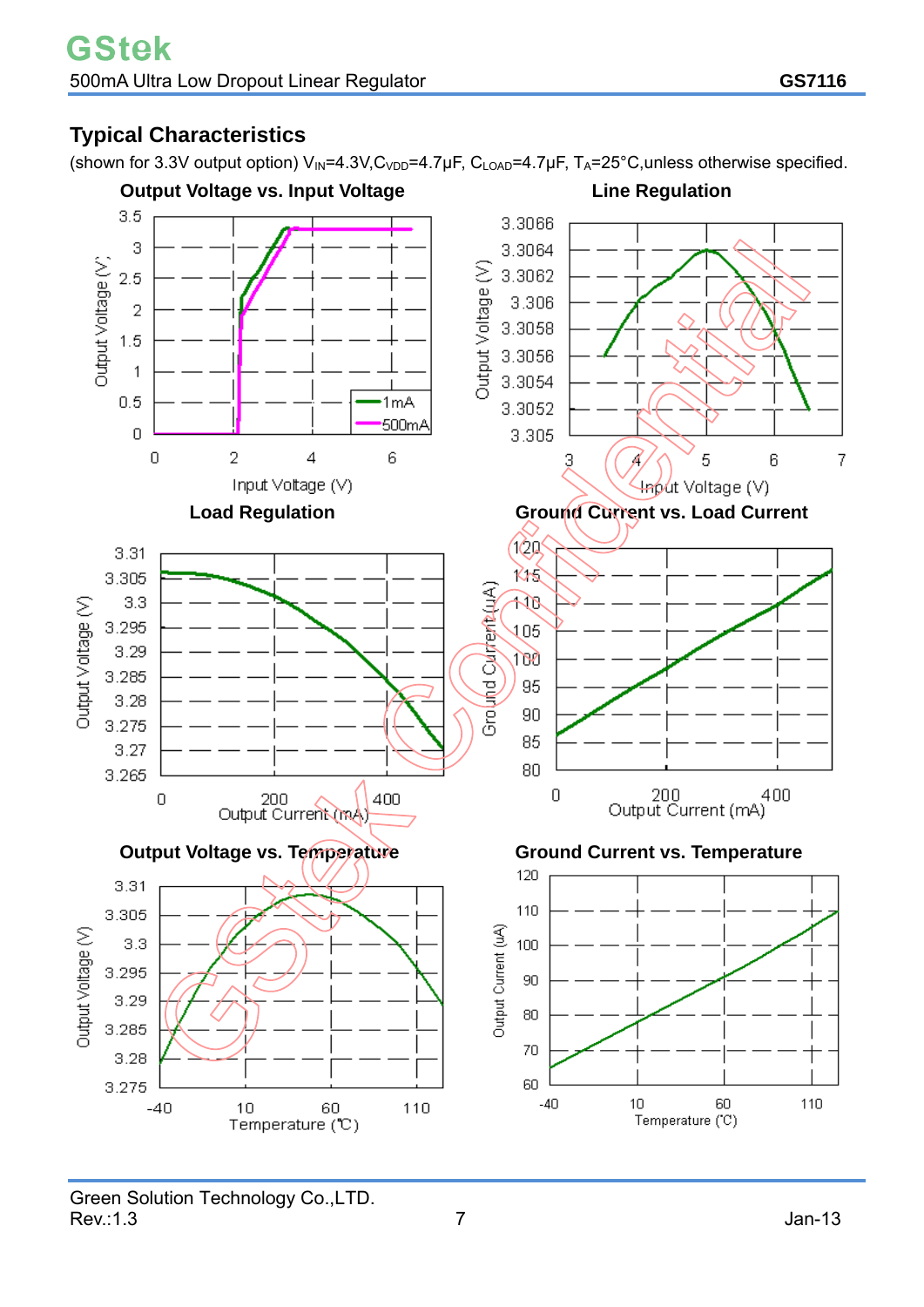

Green Solution Technology Co., LTD.<br>Rev.:1.3  $Rev.:1.3$  Jan-13

Temperature (°C)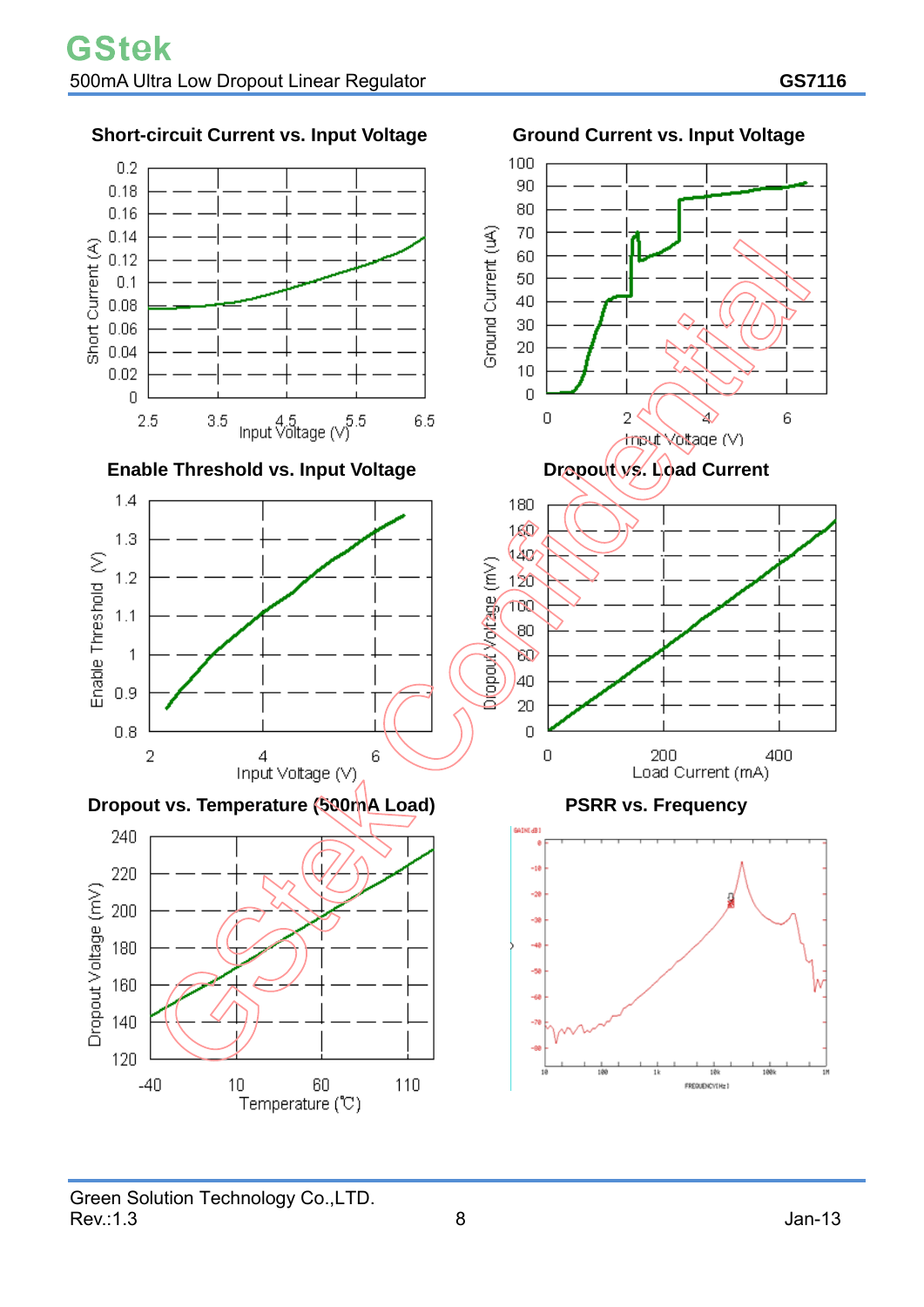

 $I<sub>OUT</sub>=0.1mA$ 

Green Solution Technology Co., LTD.<br>Rev.: 1.3  $\mathsf{Rev}$ :1.3 Jan-13

VDD=4.3V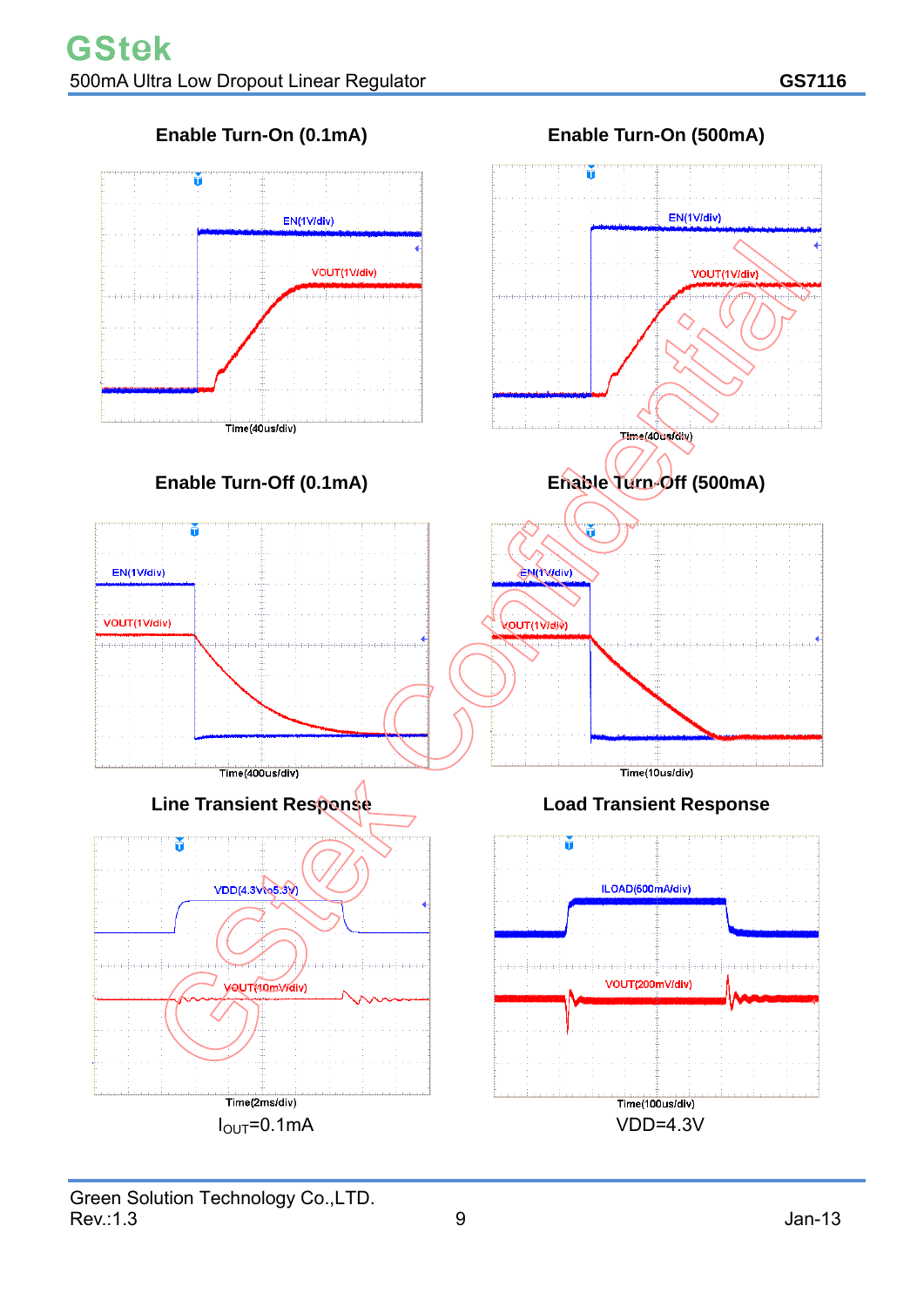### **Application Information**

### **Power-on-Reset**

The GS7116 features a power-on-reset control through monitor the supply voltage to prevent wrong operation. Only after the supply voltage exceed its rising POR threshold voltage, the regulator is to be initiated and starts up.

### **Current Limit**

The GS7116 contains a foldback over current protection function. It allows the output current to reach the maximum value of 700mA. Then further decreases in the load resistance reduce both the load current and the load voltage. The main advantage of foldback limiting is less power dissipation in the pass transistor under shortedload conditions. During startup, the current limit value is set to high, thus GS7116 can operate in full load condition. After startup, the current limit value is set to normal value, so the pass transistor is protected well.

### **Thermal-Shutdown Protection**

Thermal Shutdown protects GS7116 from excessive power dissipation. If the die temperature exceeds 160°C, the pass transistor is shut off. 30°C of hysteresis prevents the regulator from turning on until the die temperature drops to 130°C.

### **Output Capacitor selection**

The GS7116 is specifically designed to employ ceramic output capacitor as low as 4.7uF. Place the capacitors physically as close as possible to the device with wide and direct PCB traces.

### **Input Capacitor selection**

Bypass VDD to ground with a 4.7uF or greater capacitor. Ceramic, tantalum or aluminum electrolytic capacitors may be selected for input capacitor. However ceramic capacitors are recommended due to their significant cost and space savings. Place the capacitors physically as close as possible to the device with wide and direct PCB traces.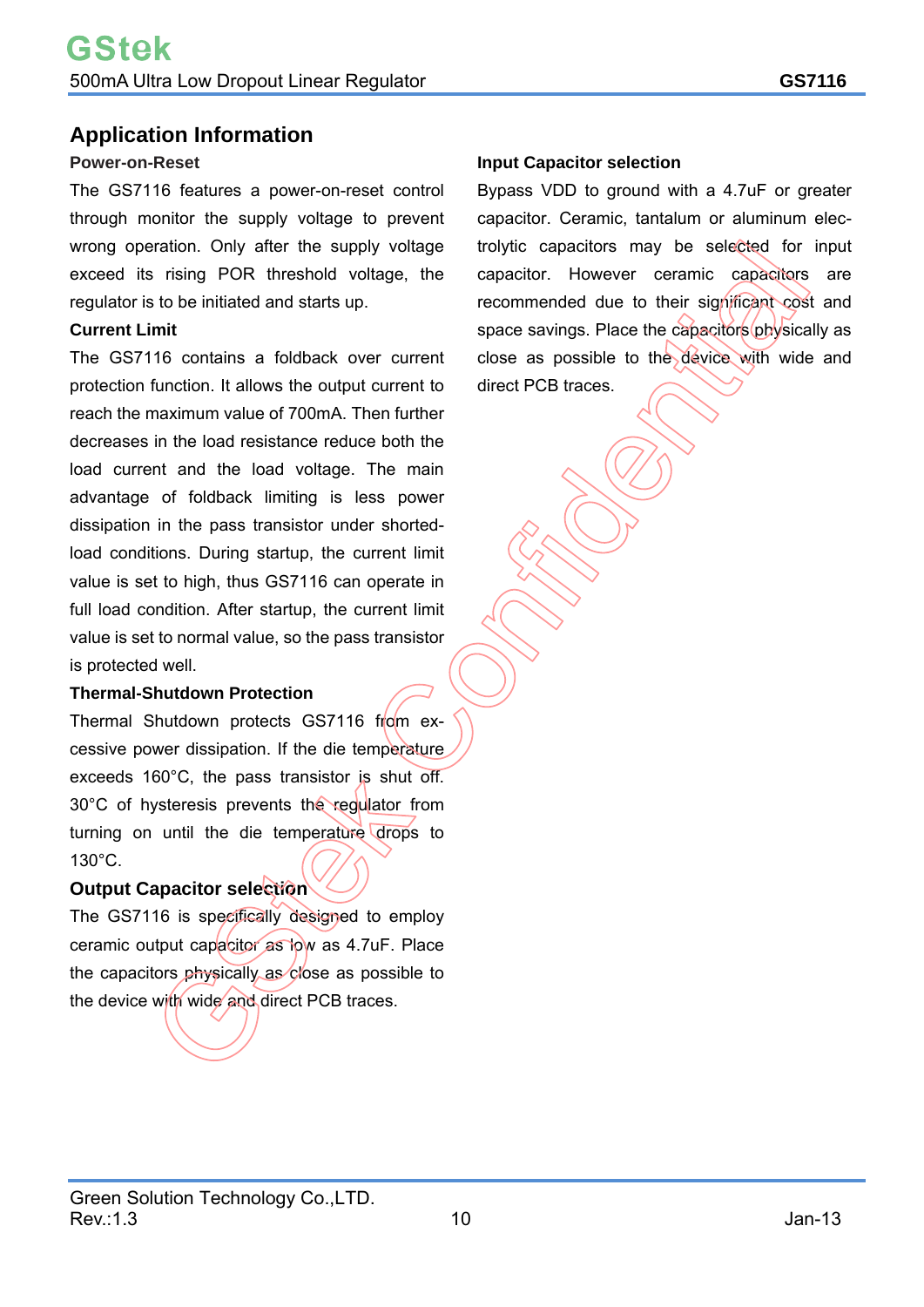## **Package Dimensions, TSOT-23-5**



### **Note**

1.Min.: Minimum dimension specified.

2.Max.: Maximum dimension specified.

3.REF.: Reference. Normal/Regular dimension specified for reference.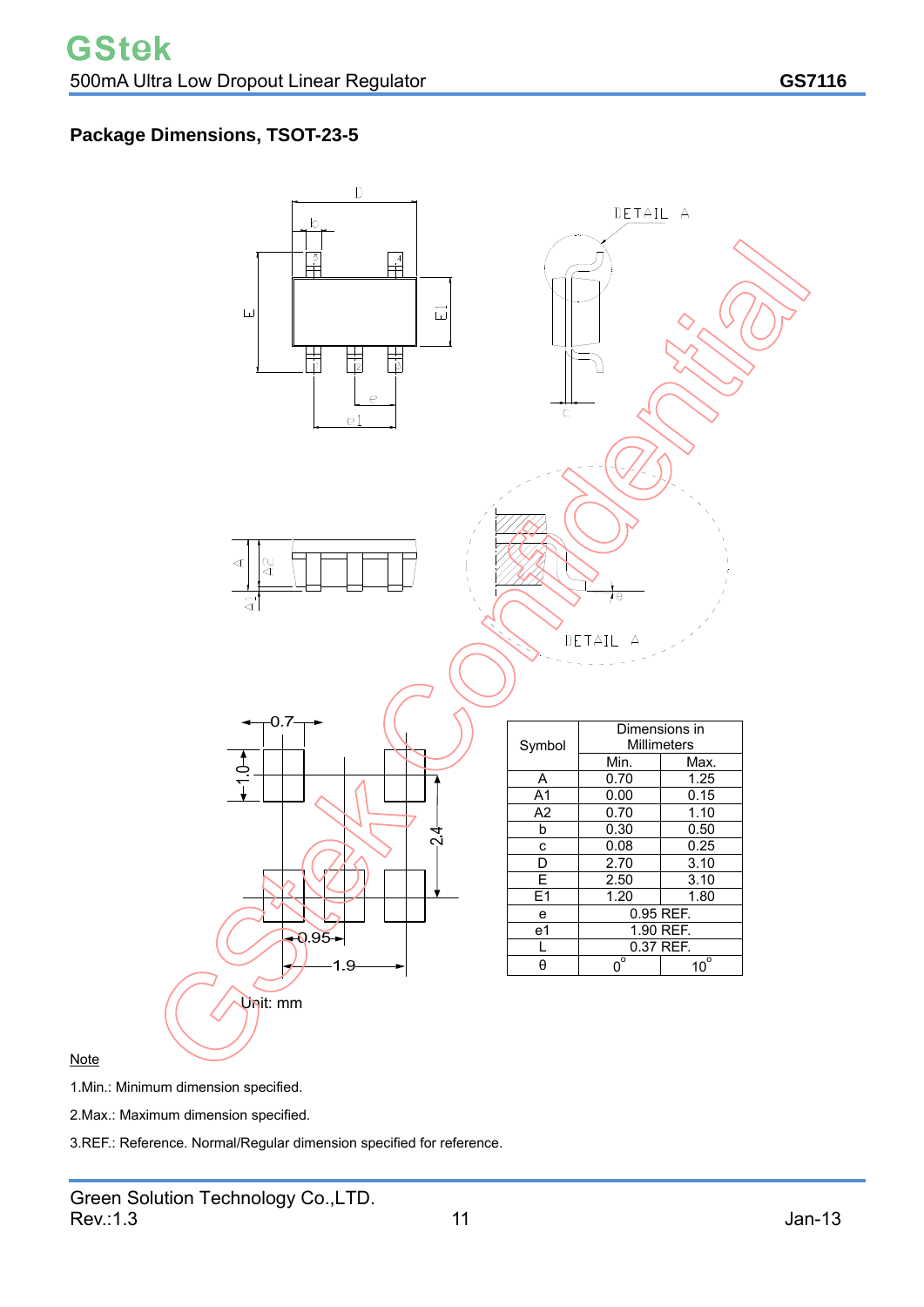## **Package Dimensions, SOT-23-5**



### **Note**

1.Min.: Minimum dimension specified.

2.Max.: Maximum dimension specified.

3.REF.: Reference. Normal/Regular dimension specified for reference.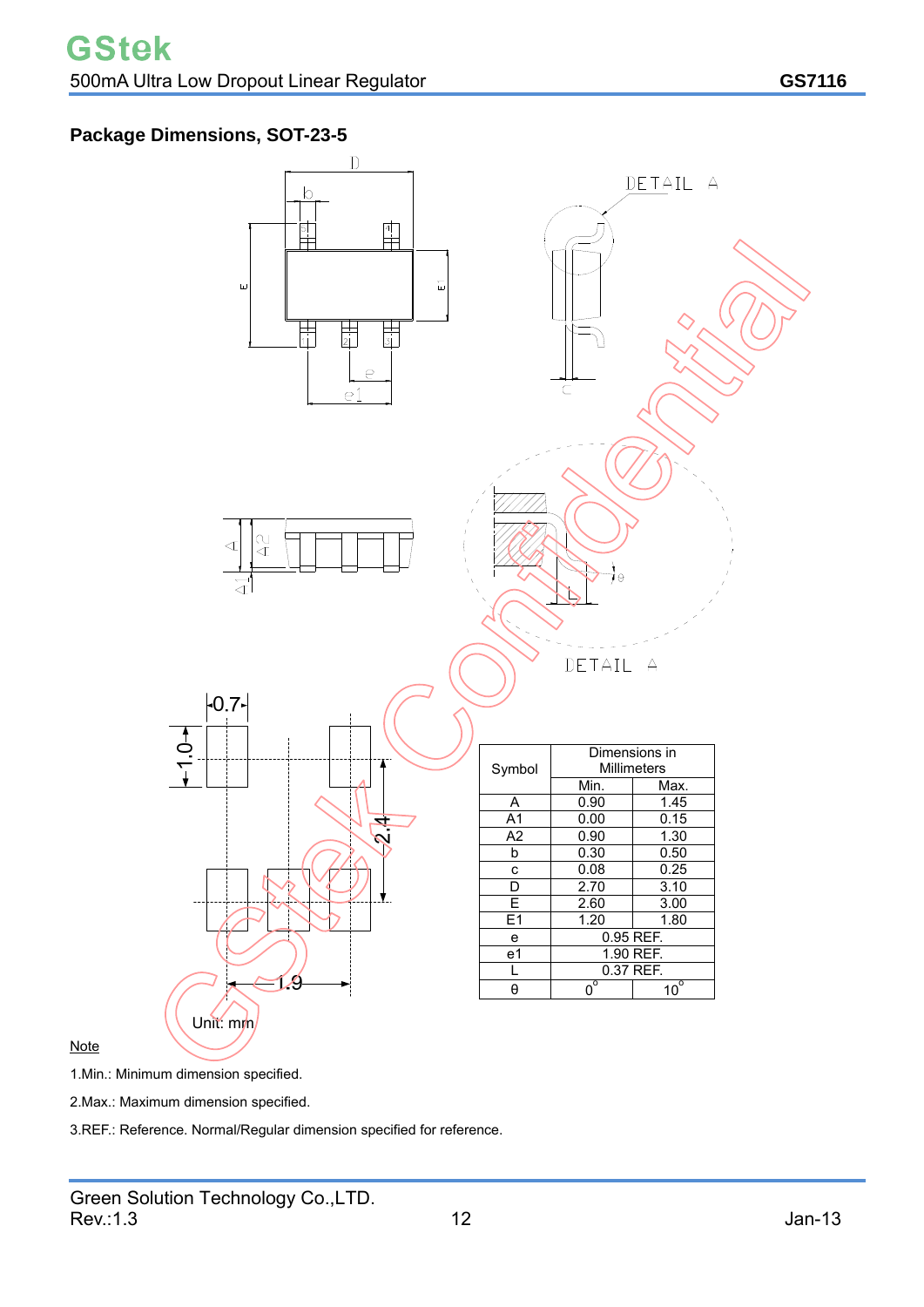### **Package Dimensions, TDFN6-2x2**



### Note

- 1. Min.: Minimum dimension specified.
- 2. Max.: Maximum dimension specified.
- 3. REF.: Reference. Normal/Regular dimension specified for reference.